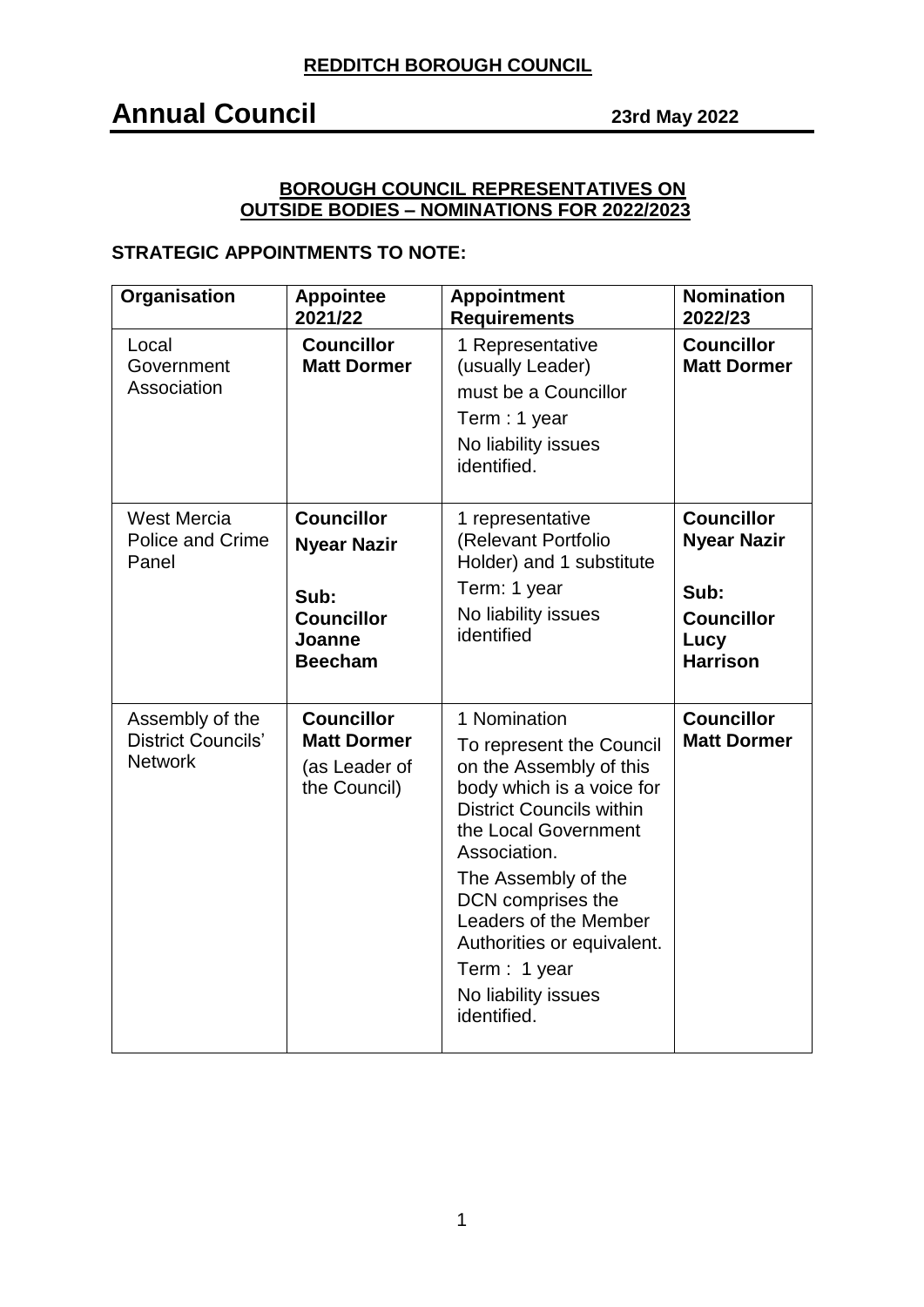| Greater<br>Birmingham and<br>Solihull Local<br>Enterprise<br>Partnership<br>(GBSLEP)<br>[Also referred to<br>as the LEP<br>Board]          | <b>Councillor Matt</b><br><b>Dormer</b><br>Sub:<br><b>Councillor</b><br><b>Helen Dyke</b><br><b>(Wyre Forest</b><br><b>Councillor)</b>                        | I (plus 1 Substitute)<br>representing the 3 North<br><b>Worcestershire District</b><br>Councils.                                                                                                                      | <b>Councillor</b><br><b>Matt Dormer</b><br>Sub:<br><b>Councillor</b><br><b>Helen Dyke</b><br><b>(Wyre Forest</b><br><b>Councillor)</b> |
|--------------------------------------------------------------------------------------------------------------------------------------------|---------------------------------------------------------------------------------------------------------------------------------------------------------------|-----------------------------------------------------------------------------------------------------------------------------------------------------------------------------------------------------------------------|----------------------------------------------------------------------------------------------------------------------------------------|
| <b>GBSLEP - Joint</b><br>Committee (Local<br>Supervisory<br>Board)                                                                         | <b>Councillor Matt</b><br><b>Dormer</b><br><b>Councillor</b><br>Gemma<br><b>Monaco</b><br><b>Deputy Leader</b><br><b>Ex-officio for</b><br><b>Redditch BC</b> | 1 Member (Leader) from<br>each constituent<br>Authority plus substitute                                                                                                                                               | <b>Councillor</b><br><b>Matt Dormer</b><br>Sub:<br><b>Councillor</b><br><b>Nyear Nazir</b>                                             |
| <b>GBSLEP - Local</b><br>Enterprise<br>Partnership - EU<br>Structural and<br><b>Investment Fund</b><br><b>Strategy</b><br>Committee (ESIF) | <b>Councillor Matt</b><br><b>Dormer</b><br>Sub:<br><b>Councillor</b><br><b>Tom Baker-</b><br><b>Price</b>                                                     | 1 Representative and 1<br>Substitute from the three<br>North Worcestershire<br>Districts.                                                                                                                             | <b>Councillor</b><br><b>Matt Dormer</b><br>Sub:<br><b>Councillor</b><br>Craig<br><b>Warhurst</b>                                       |
| Worcestershire<br><b>Local Transport</b><br>Board (WLTB)                                                                                   | <b>Councillor</b><br><b>Adam Kent</b><br>(Bromsgrove)<br><b>Wyre Forest</b><br><b>Councillor</b>                                                              | 2 representatives from<br>North Worcestershire<br>Councils plus one<br>substitute.<br>2 representatives not to<br>be drawn from the<br>Council supplying the<br>"main" representative on<br><b>Worcestershire LEP</b> | <b>Councillor</b><br><b>Matt Dormer</b><br>Sub:<br><b>Councillor</b><br><b>Helen Dyke</b><br><b>(Wyre Forest</b><br><b>Councillor)</b> |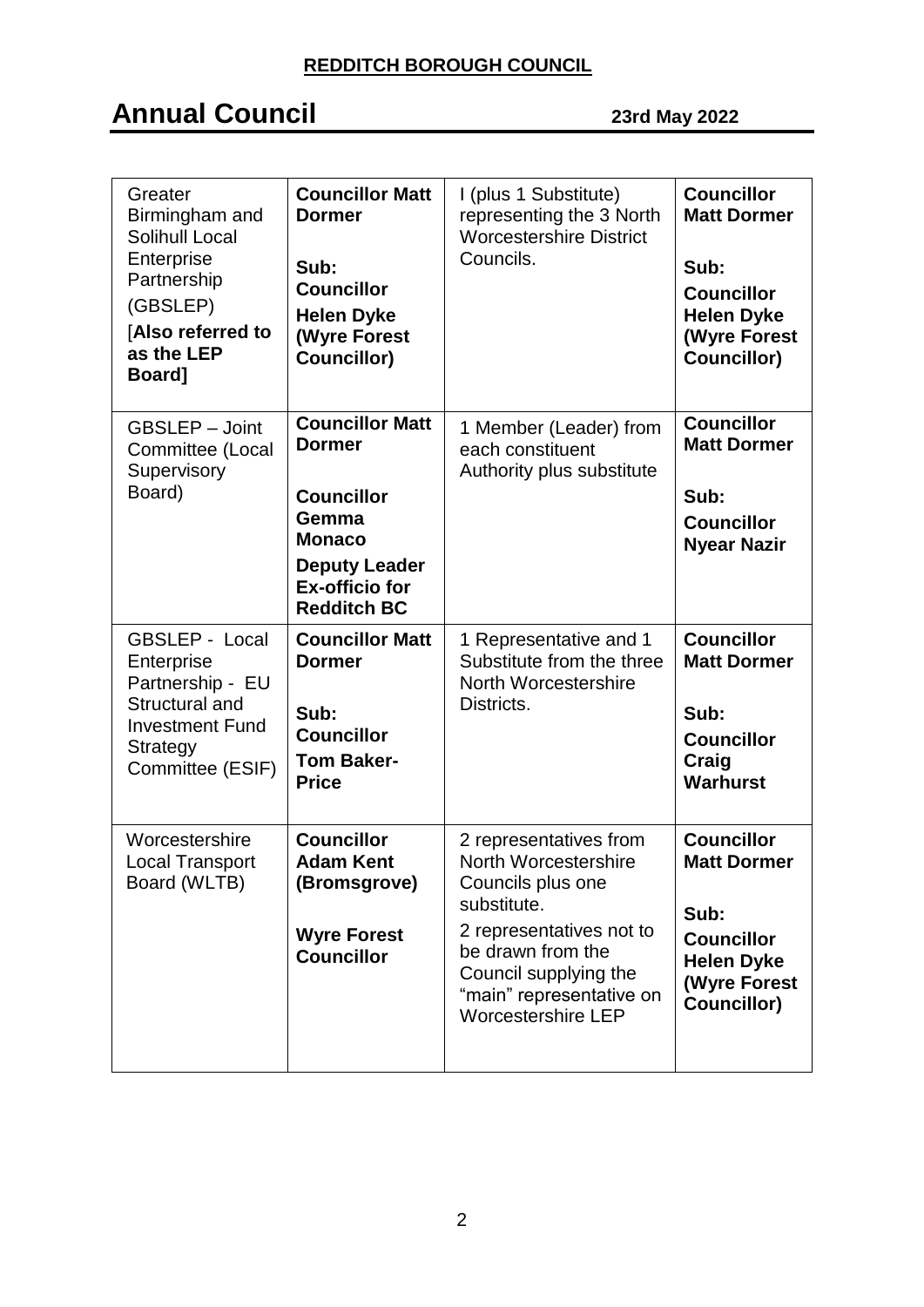| Corporate<br><b>Parenting Board</b><br>(Worcestershire<br><b>County Council)</b>                                      | <b>Councillor</b><br><b>Nyear Nazir</b>                                      | 1 RBC Representative<br>(elected)<br>Must be relevant<br>Portfolio Holder<br>Until next RBC Annual<br>Meeting.<br>(Monthly meetings -<br>approx. 2 hrs each time<br>- generally Friday<br>mornings $-9.30a.m.$<br>start)<br>No liability issues<br>identified. | <b>Councillor</b><br><b>Nyear Nazir</b> |
|-----------------------------------------------------------------------------------------------------------------------|------------------------------------------------------------------------------|----------------------------------------------------------------------------------------------------------------------------------------------------------------------------------------------------------------------------------------------------------------|-----------------------------------------|
| <b>Redditch</b><br>Partnership (Local<br><b>Strategic</b><br>Partnership)                                             | <b>Councillor Matt</b><br><b>Dormer</b><br><b>Leader by</b><br><b>Office</b> | 1 Member<br>Representative<br>Leader<br>Term: 1 year<br>No liability issues<br>identified.                                                                                                                                                                     | <b>Councillor</b><br><b>Matt Dormer</b> |
| <b>Redditch</b><br>Partnership<br><b>Business Leaders</b><br>Group<br>(formerly an<br><b>Economic Theme</b><br>Group) | <b>Councillor</b><br><b>Matt Dormer</b>                                      | Following changes this<br>group is now operating<br>under a new title and<br>promoting greater links<br>with local business<br>leaders. For 2022/23<br>representatives required,<br>by office:<br>Leader<br>Economic<br><b>Development Portfolio</b><br>Holder | <b>Councillor</b><br><b>Matt Dormer</b> |
| <b>Redditch BID</b><br>Limited<br>(Company<br>number<br>11964088)                                                     | <b>Councillor</b><br><b>Matt Dormer</b>                                      | 1 RBC Representative to<br>act as a Director of the<br>company<br>Term: to be confirmed<br>No liability issues<br>identified                                                                                                                                   | <b>Councillor</b><br><b>Matt Dormer</b> |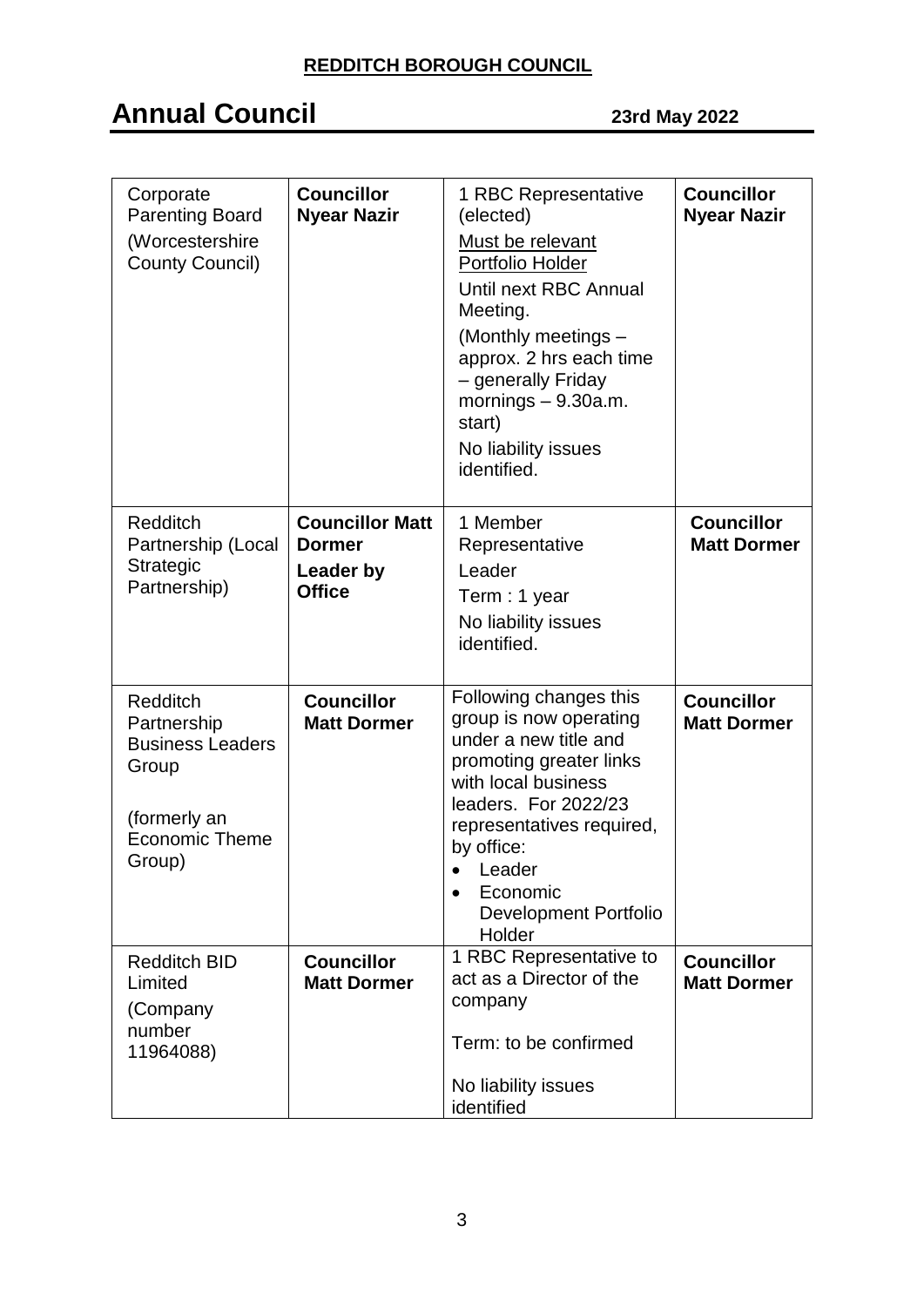| <b>North</b><br>Worcestershire<br>Community<br>Safety<br>Partnership  | <b>Councillor</b><br><b>Nyear Nazir</b><br>Sub:<br><b>Councillor</b><br>Joanne<br><b>Beecham</b>                       | 1 representative and one<br>named substitute<br>Term: 1 year<br><b>Terms of Reference</b><br>indicate the<br>representative should be<br>the relevant Portfolio<br>Holder. Each district<br>Council has a place on<br>the Partnership Board as<br>an Invitee to Participate.<br>No liability issues<br>identified. | <b>Councillor</b><br><b>Nyear Nazir</b><br>Sub:<br><b>Councillor</b><br>Lucy<br><b>Harrison</b>                                                     |
|-----------------------------------------------------------------------|------------------------------------------------------------------------------------------------------------------------|--------------------------------------------------------------------------------------------------------------------------------------------------------------------------------------------------------------------------------------------------------------------------------------------------------------------|-----------------------------------------------------------------------------------------------------------------------------------------------------|
| Waste<br>Management<br><b>Board</b><br>(Lead Officer -<br>Guy Revans) | <b>Councillor</b><br><b>Aled Evans</b><br>$Sub -$<br><b>Councillor</b><br>Anthony<br>Lovell                            | 1 representative<br>Representative must be<br>a Councillor and relevant<br>Portfolio Holder<br>Term: 1 year<br>Note: Meets Friday<br>mornings -<br>4 times per year<br>No liability issues<br>identified                                                                                                           | <b>Councillor</b><br><b>Peter</b><br><b>Fleming</b><br>Sub:<br><b>Councillor</b><br>Emma<br><b>Marshall</b>                                         |
| Worcestershire<br>Health and<br><b>Wellbeing Board</b>                | <b>Councillor</b><br><b>Nyear Nazir</b><br><b>Sub: Councillor</b><br><b>Shirley Webb</b><br>(Bromsgrove<br>Councillor) | 1 representative and 1<br>substitute from North<br><b>Worcestershire Councils</b>                                                                                                                                                                                                                                  | <b>Councillor</b><br><b>Shirley Webb</b><br>(Bromsgrove<br><b>District</b><br><b>Councillor)</b><br>Sub:<br><b>Councillor</b><br><b>Nyear Nazir</b> |
| <b>Health</b><br>Improvement<br>Group                                 | <b>Councillor</b><br><b>Nyear Nazir</b><br><b>Sub: Councillor</b><br>Joanne<br><b>Beecham</b>                          | 1 RBC Representative<br>(Elected)<br><b>Relevant Portfolio</b>                                                                                                                                                                                                                                                     | <b>Councillor</b><br><b>Nyear Nazir</b><br>Sub:<br><b>Councillor</b><br>Lucy<br><b>Harrison</b>                                                     |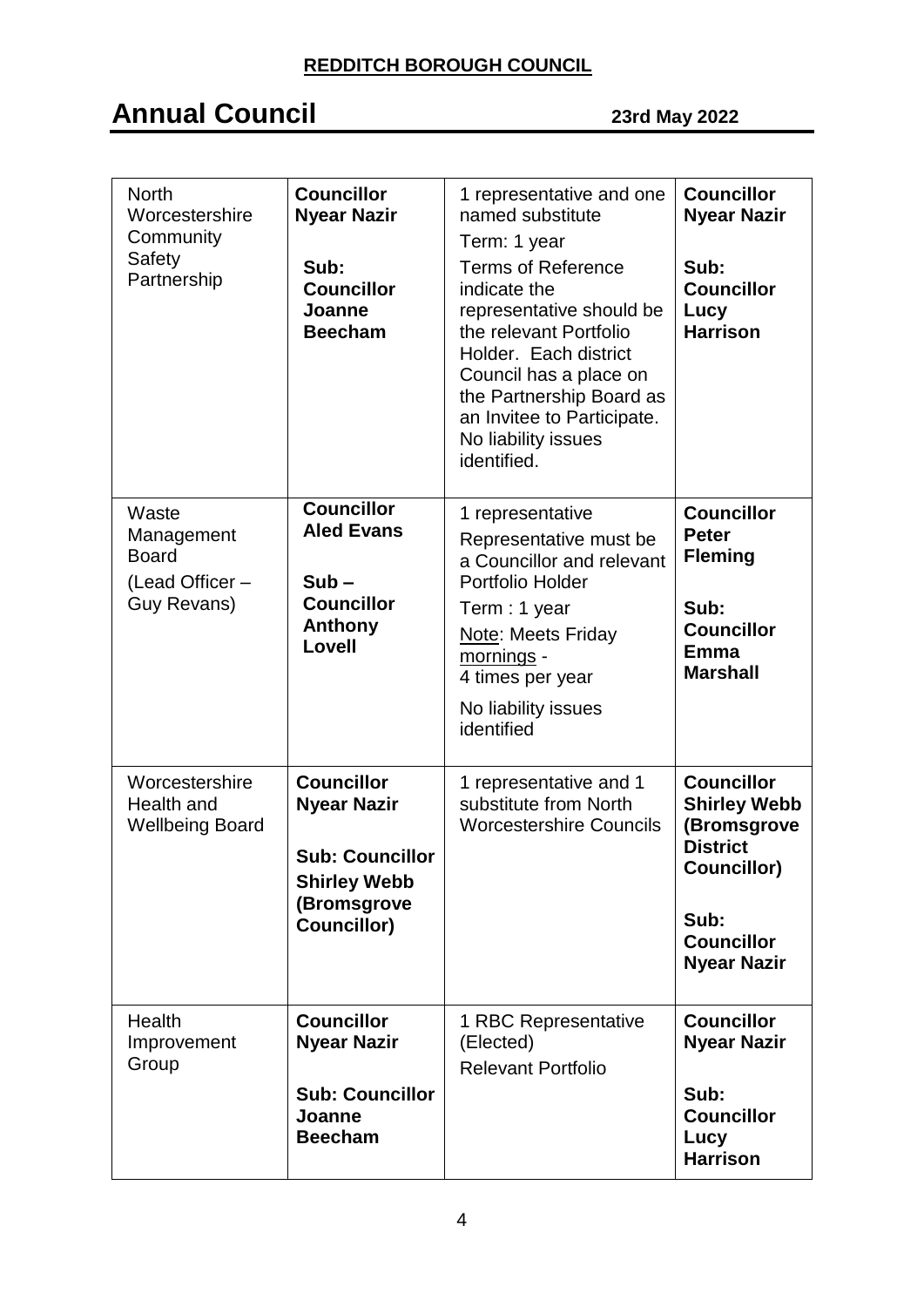| <b>West Midlands</b><br>Combined<br><b>Authority Board</b>                                         | <b>Councillor</b><br><b>Matt Dormer</b>                                                       | 1 nomination and one<br>substitute                                                                                                                                                                                                  | <b>Councillor</b><br><b>Matt Dormer</b>                                                                  |
|----------------------------------------------------------------------------------------------------|-----------------------------------------------------------------------------------------------|-------------------------------------------------------------------------------------------------------------------------------------------------------------------------------------------------------------------------------------|----------------------------------------------------------------------------------------------------------|
|                                                                                                    | Sub:<br><b>Councillor</b><br>Gemma<br><b>Monaco</b>                                           | Leader by office                                                                                                                                                                                                                    | Sub:<br><b>Councillor</b><br>Craig<br><b>Warhurst</b>                                                    |
| <b>West Midlands</b><br>Combined<br>Authority Housing<br>and Land Delivery<br><b>Board</b>         | <b>Councillor Matt</b><br><b>Dormer</b><br><b>Sub: Councillor</b><br><b>Craig Warhurst</b>    | 1 RBC Representative<br>(Elected)<br><b>Relevant Portfolio</b><br>Must be relevant Portfolio<br>Holder (function to<br>include Housing and/or<br>Land Use                                                                           | <b>Councillor</b><br><b>Matt Dormer</b><br>Sub:<br><b>Councillor</b><br>Craig<br><b>Warhurst</b>         |
| <b>West Midlands</b><br>Combined<br>Authority - Audit<br><b>Risk and</b><br>Assurance<br>Committee | <b>Councillor Tom</b><br><b>Baker-Price</b><br>Sub:<br><b>Councillor Aled</b><br><b>Evans</b> | <b>Worcestershire Non-</b><br>constituent Authorities<br>2022/23 Redditch<br>Borough Council to<br>make appointment<br>1 nomination and one<br>substitute<br>Must be members of the<br>majority group                               | <b>Councillor</b><br><b>Tom Baker-</b><br><b>Price</b><br>Sub:<br><b>Councillor</b><br><b>Luke Court</b> |
| <b>West Midlands</b><br>Combined<br>Authority -<br><b>Economic Growth</b><br><b>Board</b>          | <b>Councillor Matt</b><br><b>Dormer</b>                                                       | Non-constituent<br><b>Authorities</b>                                                                                                                                                                                               | <b>Councillor</b><br><b>Matt Dormer</b>                                                                  |
| <b>West Midlands</b><br>Combined<br>Authority $-$<br>Overview and<br>Scrutiny<br>Committee         | <b>Councillor Mike</b><br><b>Chalk</b><br>Sub:<br><b>Councillor</b><br><b>Julian Grubb</b>    | <b>Worcestershire Non-</b><br>constituent Authorities<br>2022/23 Redditch<br>Borough Council to<br>make appointment<br>1 nomination and one<br>substitute<br>Must be members of the<br>majority group and<br>ideally members of O&S | <b>Councillor</b><br><b>Mike Chalk</b><br>Sub:<br><b>Councillor</b><br><b>Brandon</b><br><b>Clayton</b>  |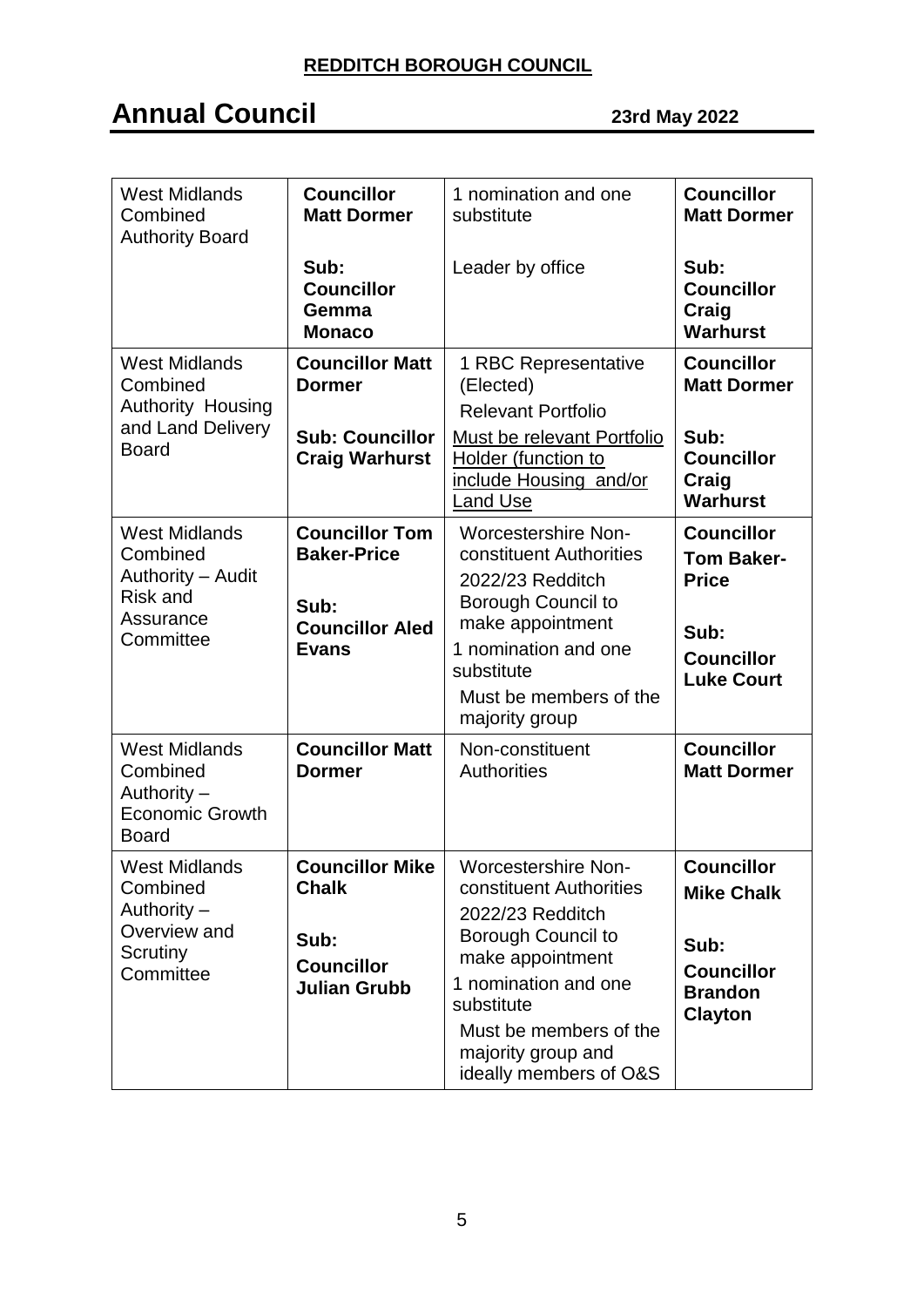| Worcestershire<br><b>Local Enterprise</b><br>Partnership                                                                                            | <b>Councillor</b><br><b>Karen May</b><br>(Bromsgrove)<br>Sub:<br><b>Councillor</b><br><b>Helen Dyke</b><br>(Wyre Forest) | 1 representative on<br>behalf of the 3 North<br>Worcestershire<br>authorities<br>No appointee RBC are<br>not a member of the<br><b>Worcestershire LEP</b>  | <b>No</b><br>appointment<br>to be made<br>on this<br>occasion |
|-----------------------------------------------------------------------------------------------------------------------------------------------------|--------------------------------------------------------------------------------------------------------------------------|------------------------------------------------------------------------------------------------------------------------------------------------------------|---------------------------------------------------------------|
| Worcestershire<br><b>Local Enterprise</b><br>Partnership<br>- European<br>Structural and<br><b>Investment Funds</b><br>Strategy<br>Committee (ESIF) | <b>Councillor Matt</b><br>Dormer<br>(Redditch)<br><b>Sub: Councillor</b><br><b>Tom Baker-</b><br><b>Price</b>            | 1 representative from the<br>North Worcestershire<br>Councils and 1 substitute<br>No appointee RBC are<br>not a member of the<br><b>Worcestershire LEP</b> | <b>No</b><br>appointment<br>to be made<br>on this<br>occasion |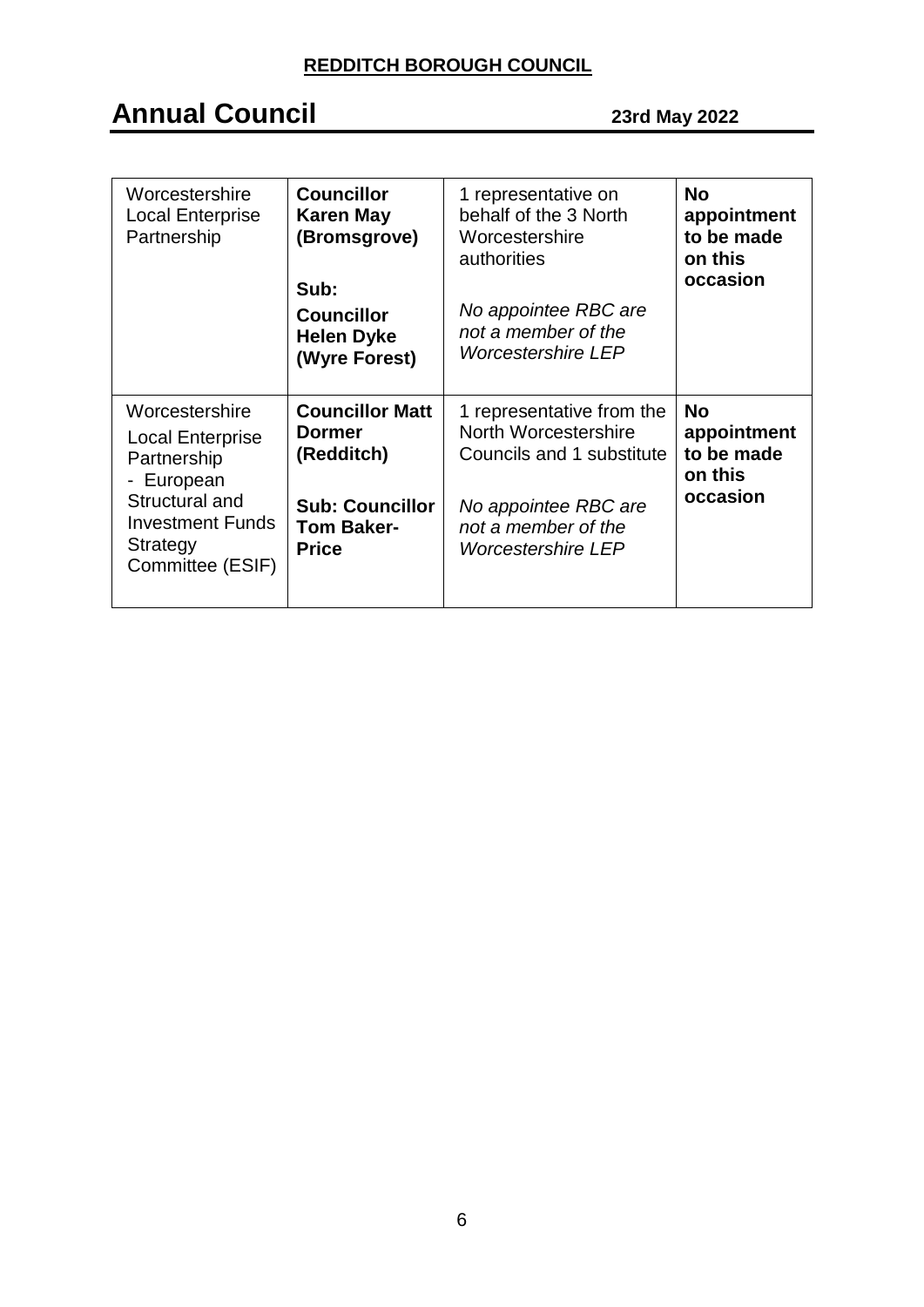## **Annual Council 23rd May <sup>2022</sup>**

### **LOCAL APPOINTMENTS**

| Greater<br>Birmingham &<br>Solihull Local<br>Enterprise<br>Partnership<br>$(GBSLEP)$ –<br><b>Joint Scrutiny</b><br><b>Board</b>             | <b>Councillor</b><br><b>Michael Chalk</b><br><b>Councillor</b><br><b>Julian Grubb</b> | 1 representative and 1<br>substitute<br>Term: 1 year                                                                                                                                                                                                                                                                                                                      | <b>Councillor</b><br><b>Mike Chalk</b><br>Sub:<br><b>Councillor</b><br><b>Brandon</b><br><b>Clayton</b> |
|---------------------------------------------------------------------------------------------------------------------------------------------|---------------------------------------------------------------------------------------|---------------------------------------------------------------------------------------------------------------------------------------------------------------------------------------------------------------------------------------------------------------------------------------------------------------------------------------------------------------------------|---------------------------------------------------------------------------------------------------------|
| <b>Health Overview</b><br>and Scrutiny<br>Committee<br>(Worcestershire<br><b>County Council)</b>                                            | <b>Councillor</b><br><b>Michael Chalk</b>                                             | 1 representative<br>(Must be a member of<br><b>Redditch Borough</b><br><b>Council's Overview and</b><br><b>Scrutiny Committee).</b><br>Term: 1 year.<br><b>Comprises 8 County</b><br><b>Councillors and 6 District</b><br>Councillors who scrutinise the<br>local NHS and are consulted<br>by the NHS on any proposed<br>substantial changes to local<br>health services. | <b>Councillor</b><br><b>Mike Chalk</b>                                                                  |
| <b>Redditch</b><br>Highways &<br>Transportation<br>Forum Members<br><b>Discussion</b><br>Group<br>(Worcestershire<br><b>County Council)</b> | <b>Councillor</b><br><b>Michael Chalk</b><br><b>Councillor</b><br><b>Andy Fry</b>     | Up to 2 Representatives<br>(Must be Councillors)<br>Term: To RBC AGM<br>Role is that of non-voting<br>observers only.<br>No liability issues identified.                                                                                                                                                                                                                  | <b>Councillors</b><br><b>Mike Chalk</b><br>and<br><b>Andrew Fry</b>                                     |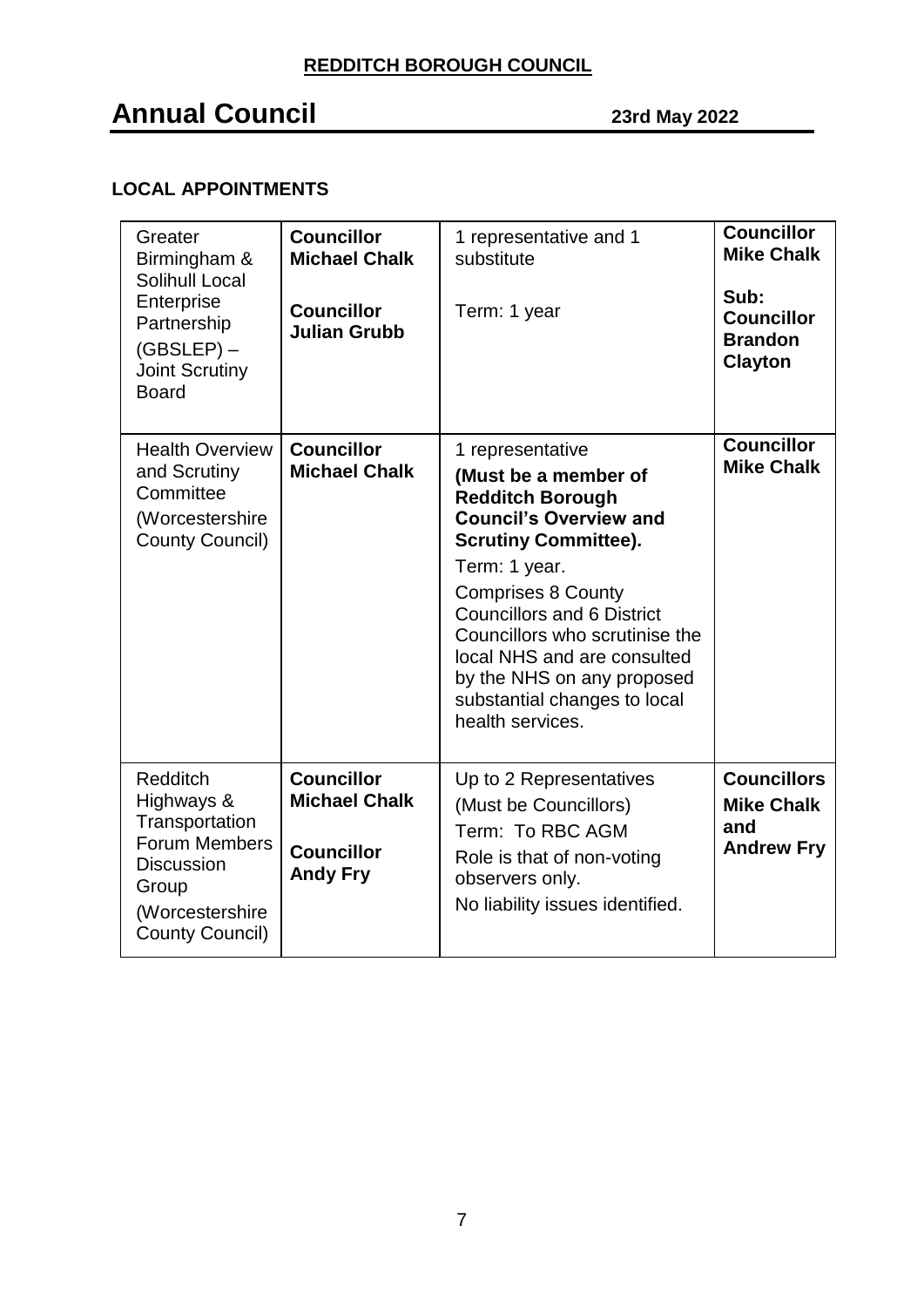| Worcestershire<br><b>Local Access</b><br>Forum<br>(Worcestershire<br><b>County Council)</b> | <b>Councillor</b><br><b>Julian Grubb</b><br>Membership<br>comprises 1<br><b>County Council</b><br>Member; one<br>Member from<br><b>North District</b><br>Councils and<br>one Member<br>from the<br>Southern<br><b>Districts</b><br><b>Bromsgrove DC</b><br>do not<br>participate. | 1 nomination from north<br><b>Worcestershire District</b><br>Councils (must be a<br>Councillor)<br>Term: 1 year<br>(Note: Would be beneficial if<br>the representative had a keen<br>interest in countryside access<br>and recreation issues.)<br>No liability issues identified.                                                               | <b>Councillor</b><br>Anthony<br>Lovell              |
|---------------------------------------------------------------------------------------------|-----------------------------------------------------------------------------------------------------------------------------------------------------------------------------------------------------------------------------------------------------------------------------------|-------------------------------------------------------------------------------------------------------------------------------------------------------------------------------------------------------------------------------------------------------------------------------------------------------------------------------------------------|-----------------------------------------------------|
| Redditch<br>Eastern<br>Gateway<br><b>Steering Group</b><br>(Contact Officer<br>Simon Jones) | <b>Councillor</b><br><b>Peter Fleming</b>                                                                                                                                                                                                                                         | 1 Representative to be a ward<br>member for Winyates Ward<br>Term: 1 year<br>Group of local stakeholders<br>set up by Stratford on Avon<br><b>District Council to consider</b><br>proposals regarding the<br><b>Eastern Gateway</b><br>Development as to reserved<br>matters and routing<br>strategy/survey. No liability<br>issues identified. | <b>Councillor</b><br><b>Peter</b><br><b>Fleming</b> |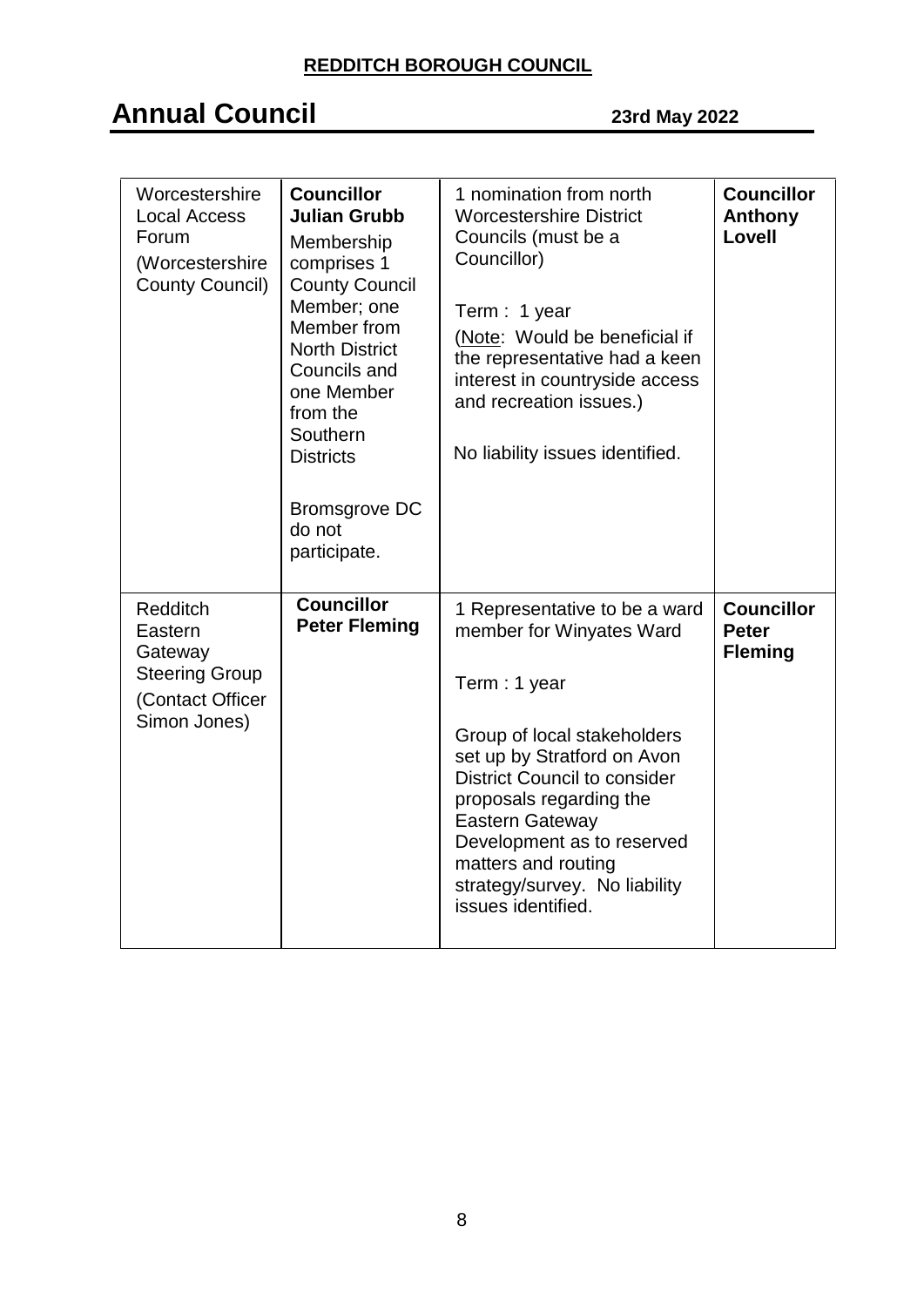| Citizens Advice<br>Bromsgrove and<br><b>Redditch</b>               | <b>New 2016</b><br><b>No</b><br>appointments<br>made since<br>2017                                                                                               | 1 representative and 1<br>substitute<br>Appointments will be<br>trustees of the CAB which is<br>a charitable company limited<br>by guarantee<br>Term: 3 years                                                                                                                                                                    |                                                                                                                                |
|--------------------------------------------------------------------|------------------------------------------------------------------------------------------------------------------------------------------------------------------|----------------------------------------------------------------------------------------------------------------------------------------------------------------------------------------------------------------------------------------------------------------------------------------------------------------------------------|--------------------------------------------------------------------------------------------------------------------------------|
| <b>Redditch</b><br>Co-operative<br>Homes                           | <b>Councillors</b><br><b>Tom Baker-</b><br><b>Price and</b><br>Emma<br><b>Marshall</b><br><b>Councillors</b><br><b>Debbie Chance</b><br>and Andrew<br><b>Fry</b> | 4 Nominations<br>(must be Councillors)<br>Term: 1 year<br>Nature of representation: to<br>primarily represent the<br>Organisation and not the<br>Borough Council. Notified in<br>2014 that only 4 nominations<br>were now required<br>Liability appears to be<br>limited providing there are<br>no breaches of duty or<br>trust. | <b>Councillors</b><br><b>Tom Baker-</b><br>Price,<br><b>Andrew Fry,</b><br><b>Bill Hartnett</b><br>and Emma<br><b>Marshall</b> |
| <b>Redditch One</b><br><b>World Link</b><br>Executive<br>Committee | <b>Councillors</b><br>Emma<br><b>Marshall and</b><br><b>Karen Ashley</b>                                                                                         | 2 Representatives<br>Nominations should not<br>include the Mayor who is a<br>Member ex-officio*.<br>Term: 1 year<br>Liability appears to be<br>limited, provided there are<br>no breaches of duty or trust.                                                                                                                      | <b>Councillors</b><br><b>Karen</b><br><b>Ashley and</b><br><b>Emma</b><br><b>Marshall</b>                                      |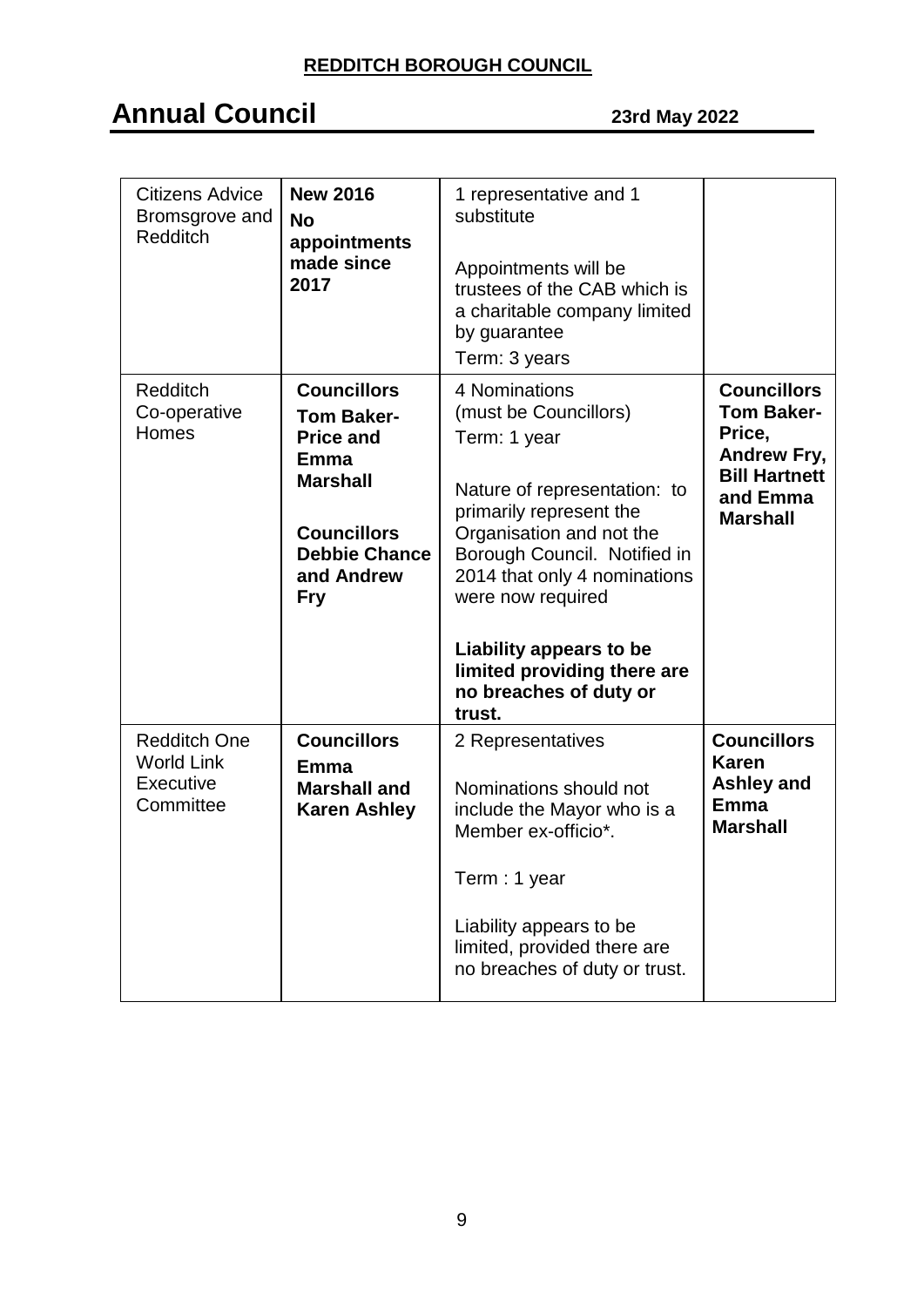| <b>PATROL</b><br><b>Traffic Penalty</b><br><b>Tribunal (Civil</b><br>Parking<br>Enforcement) | <b>Councillor</b><br><b>Gareth</b><br><b>Prosser</b><br>Deputy:<br><b>Councillor</b><br>Joanne<br><b>Beecham</b> | 1 Representative plus 1<br>Deputy<br>(must be Councillors)<br>Term: AGM to AGM<br>No liabilities identified /<br>unlikely to be any liabilities.                                                                                             | <b>Councillor</b><br><b>Gareth</b><br><b>Prosser</b><br>Deputy:<br><b>Councillor</b><br><b>Brandon</b><br>Clayton |
|----------------------------------------------------------------------------------------------|------------------------------------------------------------------------------------------------------------------|----------------------------------------------------------------------------------------------------------------------------------------------------------------------------------------------------------------------------------------------|-------------------------------------------------------------------------------------------------------------------|
| 'Where Next'<br>Association                                                                  | <b>Councillors</b><br><b>Anthony Lovell</b><br><b>Councillor</b><br><b>Wanda King</b>                            | 2 Representative<br>must be Councillors $-2$<br>places variation previously<br>agreed<br>Term: 1 year to Council's<br><b>AGM</b><br>Nature of representation: to<br>represent the Borough<br>Council.<br>Liability appears to be<br>limited. | <b>Councillors</b><br>Anthony<br>Lovell<br><b>And Sid</b><br><b>Khan</b>                                          |
| Worcestershire<br><b>Armed Forces</b><br>Covenant<br>Partnership                             | <b>Councillor</b><br><b>Julian Grubb</b>                                                                         | 1 Representative to serve as<br>Armed Forces Champion.<br>Term: 1 year to Council's<br><b>AGM</b><br>Nature of representation: to<br>represent the Borough<br>Council.                                                                       | <b>Councillor</b><br><b>Aled Evans</b>                                                                            |